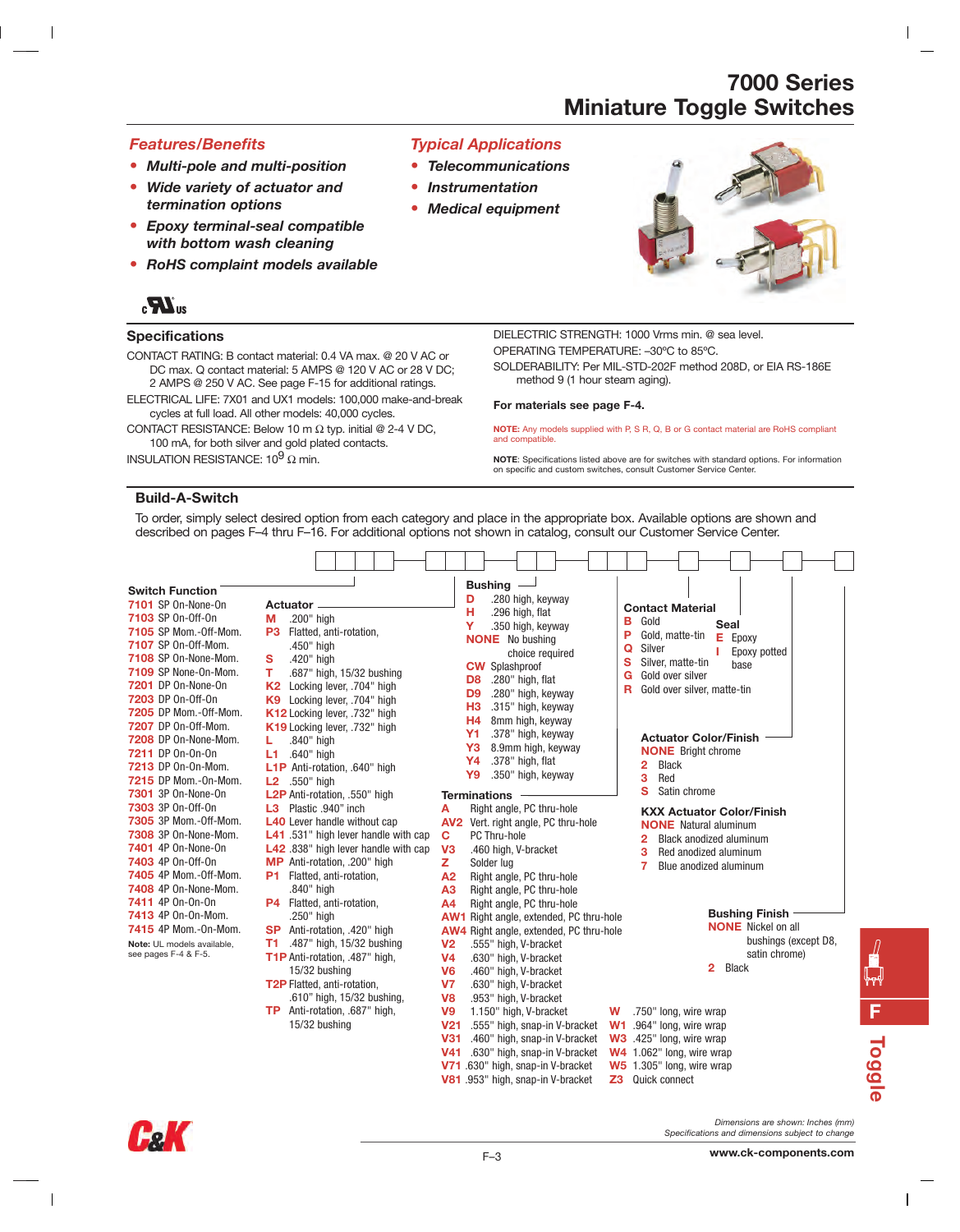#### **Materials**

 $\overline{\phantom{a}}$ 

CASE: Glass filled nylon 6/6, flame retardant, heat stabilized, or diallyl phthalate (DAP) (UL 94V-0).

ACTUATOR: Brass, chrome plated.

BUSHING: Brass or zinc, nickel plated.

HOUSING: Stainless steel.

SWITCH SUPPORT: Brass or steel, tin plated.

END CONTACTS: B contact material: Copper alloy, with gold plate over nickel plate. Q contact material: Coin silver, silver plated. See page F-15 for additional contact materials.

CENTER CONTACTS & ALL TERMINALS: B contact material: Copper alloy, with gold plate over nickel plate. Q contact material: Copper alloy, silver plated. See above for additional contact materials.

 $\overline{\phantom{a}}$ 

TERMINAL SEAL: Epoxy.

HARDWARE: Nut & Locking Ring: Brass, nickel plated. Lockwasher: Steel, nickel plated.

**NOTE:** Materials listed above are for switches with standard options. For information on specific and custom switches, consult Customer Service Center.

#### **SWITCH FUNCTIONT-BER-BR-BRD-B-B-B-B**





 $\overline{\phantom{a}}$ 

*Dimensions are shown: Inches (mm)*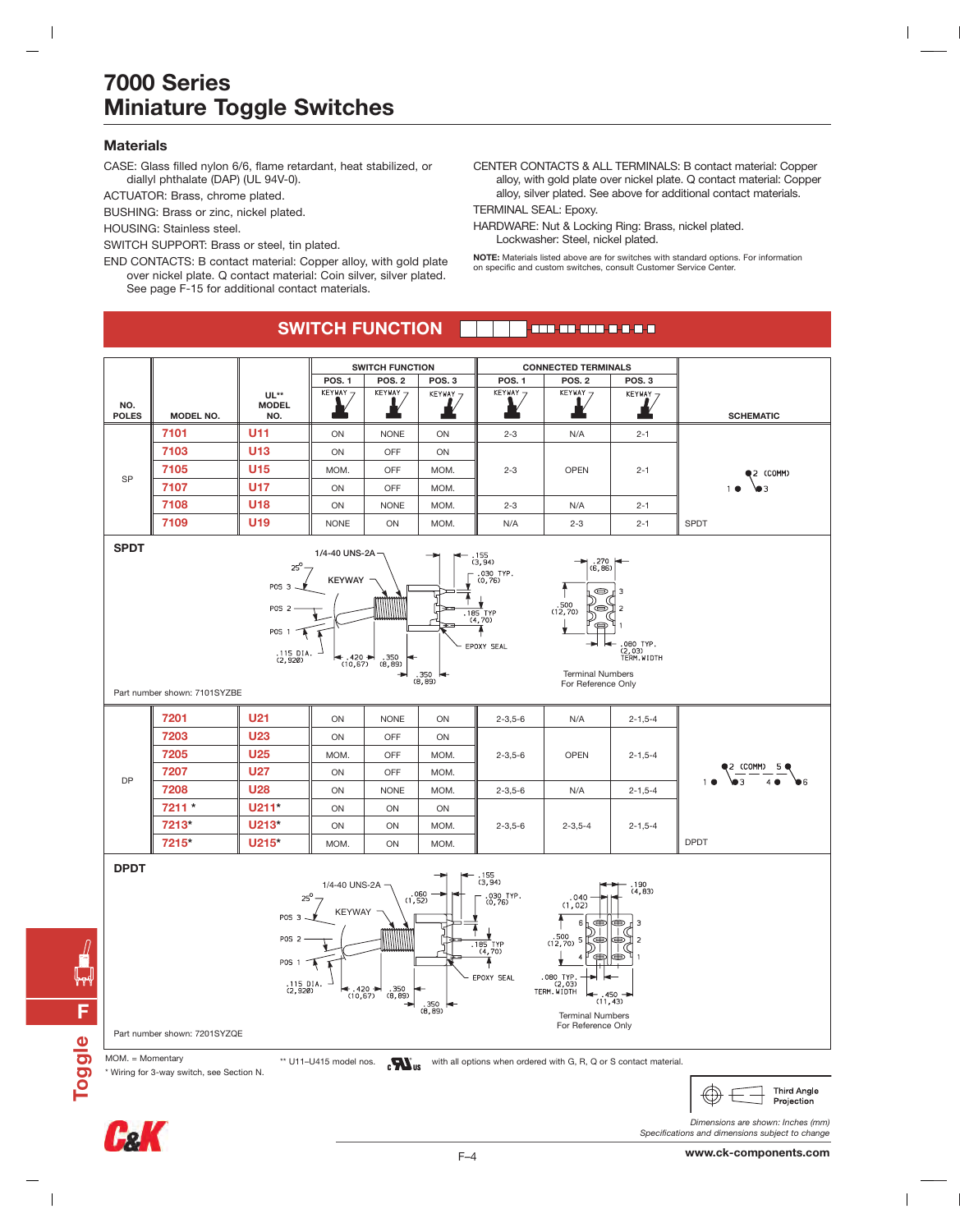$\overline{\phantom{a}}$ 

#### **SWITCH FUNCTION**



MOM. = Momentary

 $\mathsf I$ 

\* Wiring for 3-way switch, see Section N. **\*\* U11–U415 model nos. with all options when ordered with G, Q, R or S contact material.**

 $\sqrt{ }$ **FToggle**

 $\overline{1}$ 



*Dimensions are shown: Inches (mm) Specifications and dimensions subject to change*



 $\oplus$ 



 $\overline{\phantom{a}}$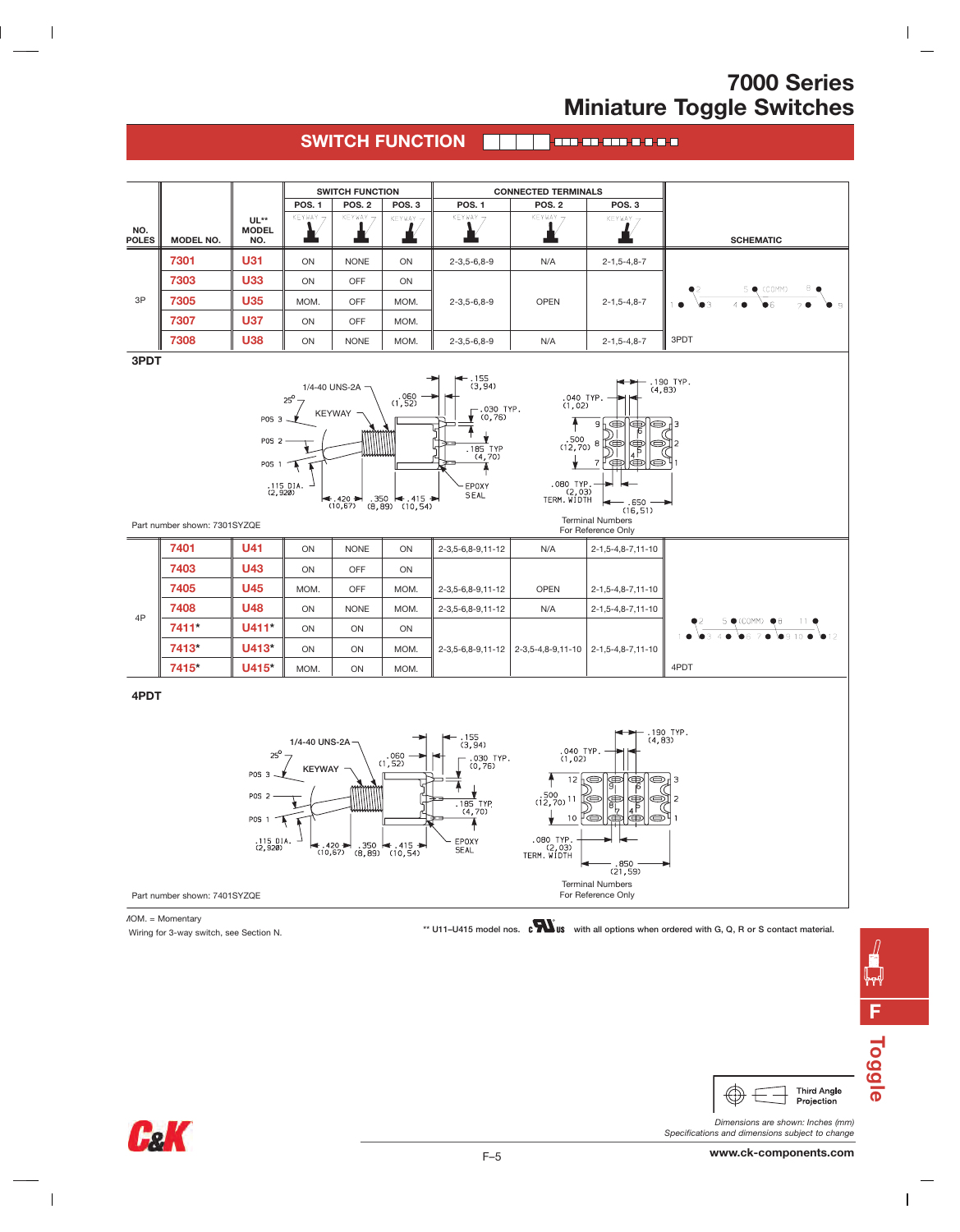$\overline{\phantom{a}}$ 





**F**

ᆙ┯

**Toggle**

 $\overline{\phantom{a}}$ 



 $\bigoplus$ 

*Dimensions are shown: Inches (mm)*

**Third Angle** 

Projection

 $\overline{\phantom{a}}$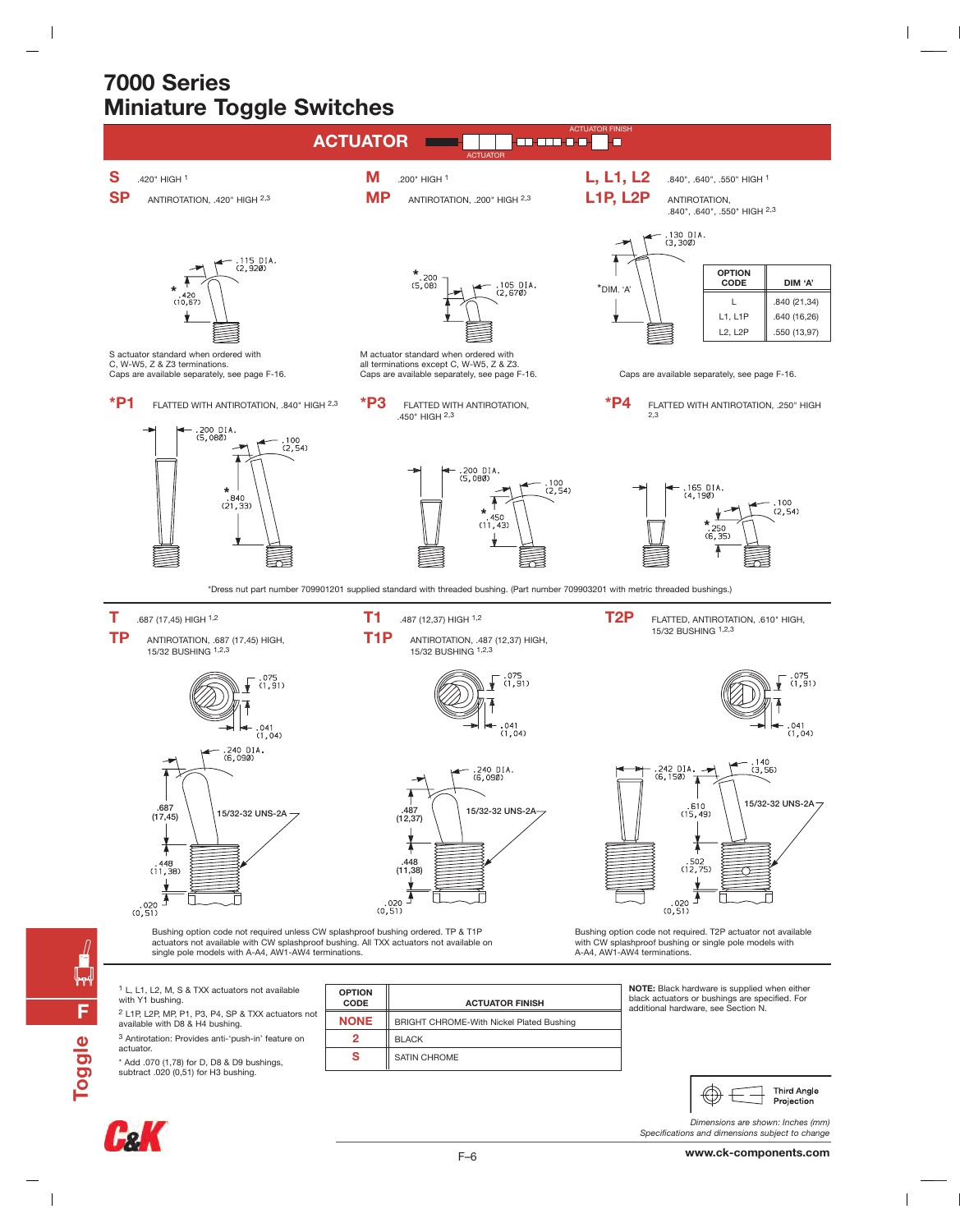$\overline{\phantom{a}}$ 





 $\overline{\phantom{a}}$ 

 $\overline{\phantom{a}}$ 

**F**

 $\frac{1}{\gamma}$ 

**Toggle**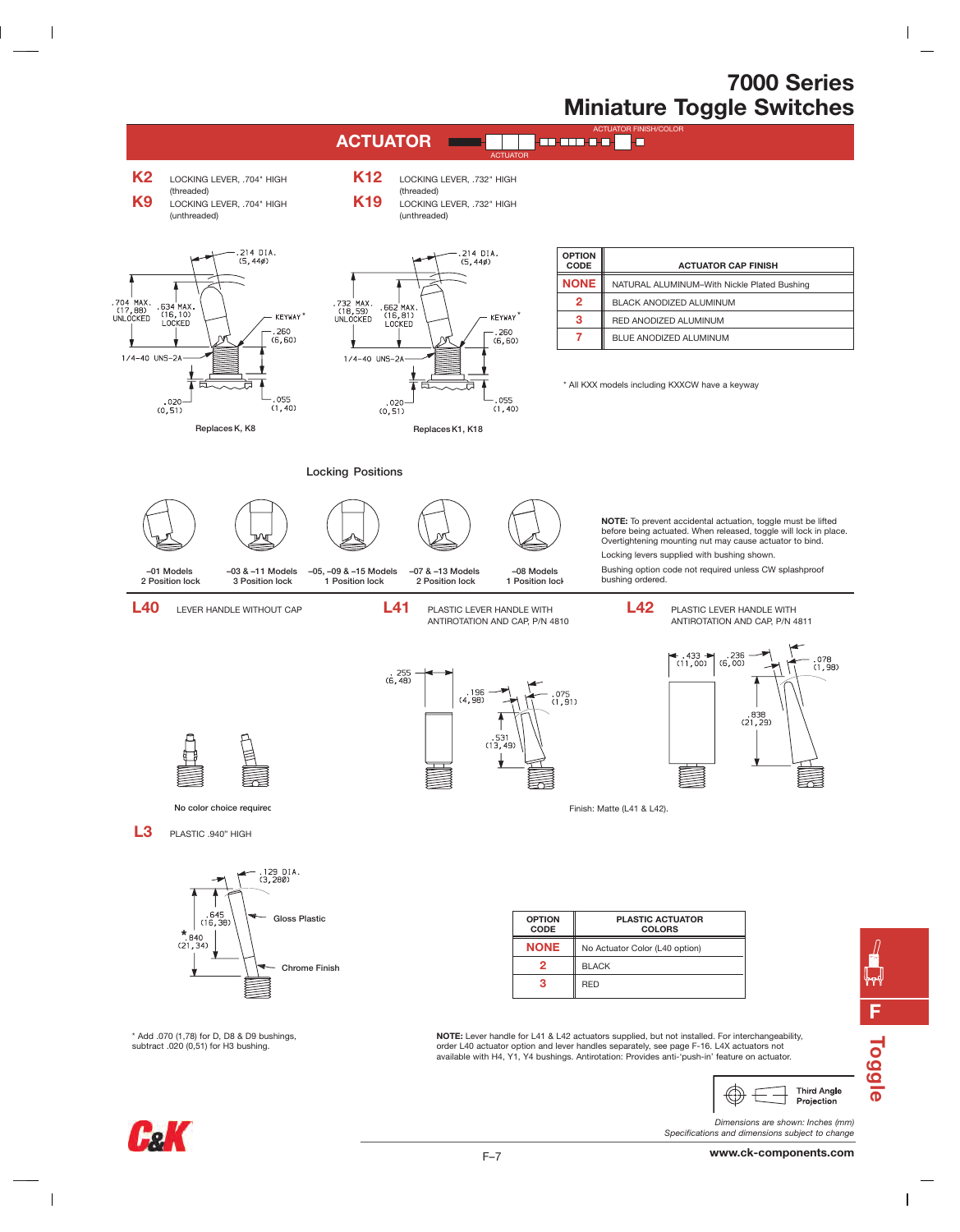$\overline{\phantom{a}}$ 



**Fe K** 

**F**

**Toggle**

 $\overline{\phantom{a}}$ 

**www.ck-components.com**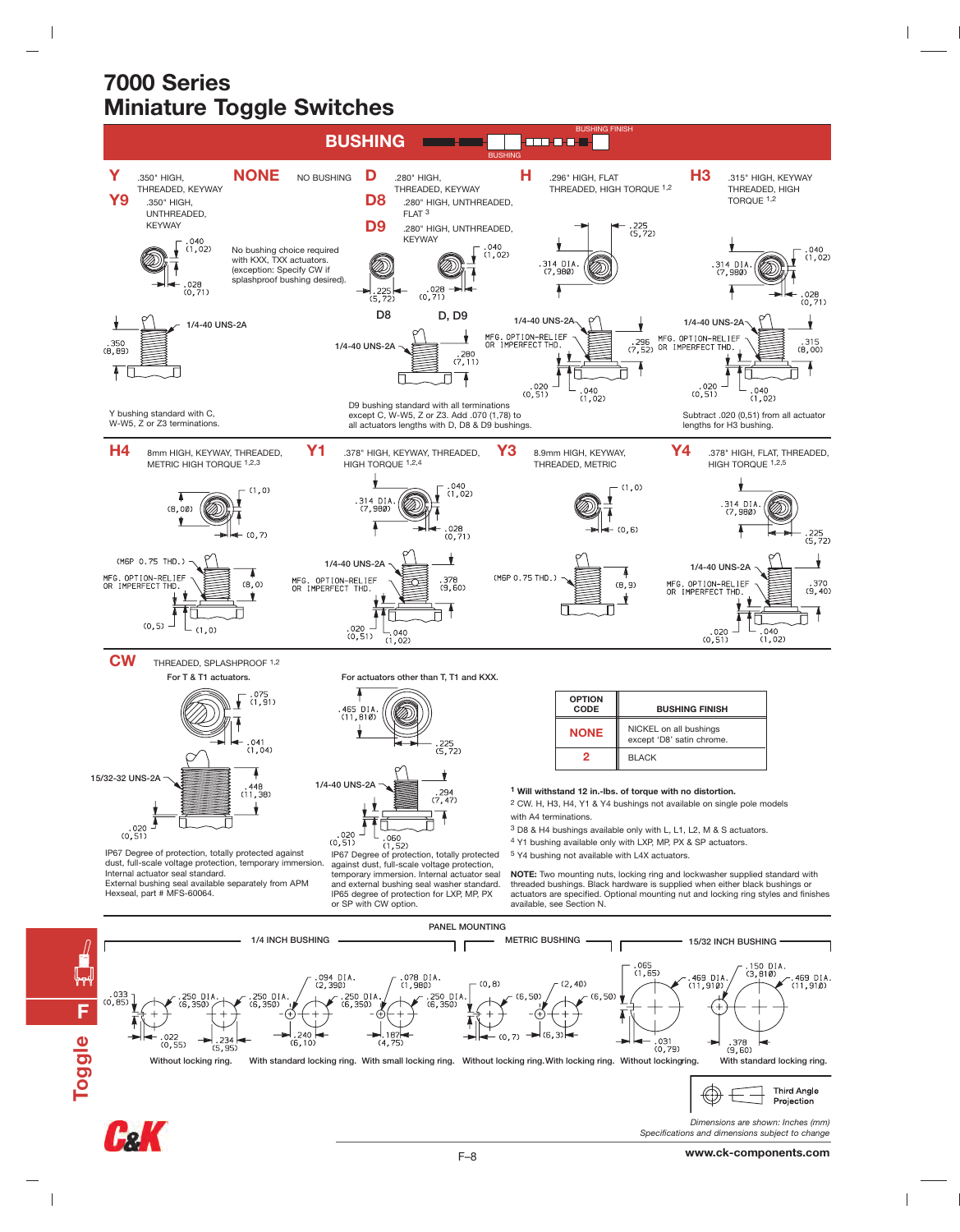$\mathbf{I}$ 



 $\overline{\phantom{a}}$ 

 $\overline{\phantom{a}}$ 

**F**

 $\overline{1}$ 

ฟ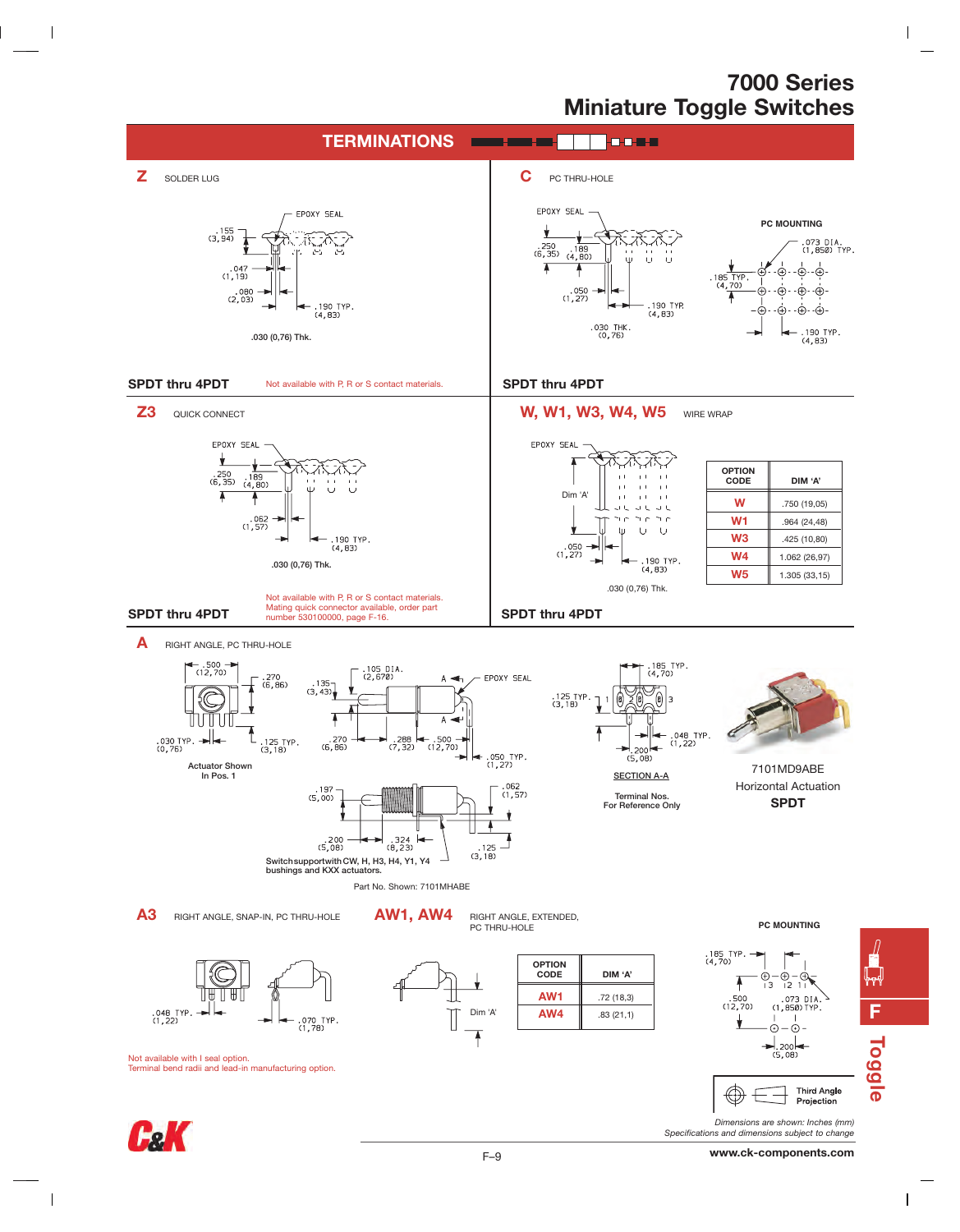$\overline{\phantom{a}}$ 





 $\overline{\phantom{a}}$ 

**www.ck-components.com**

 $\overline{1}$ 

 $\mathsf I$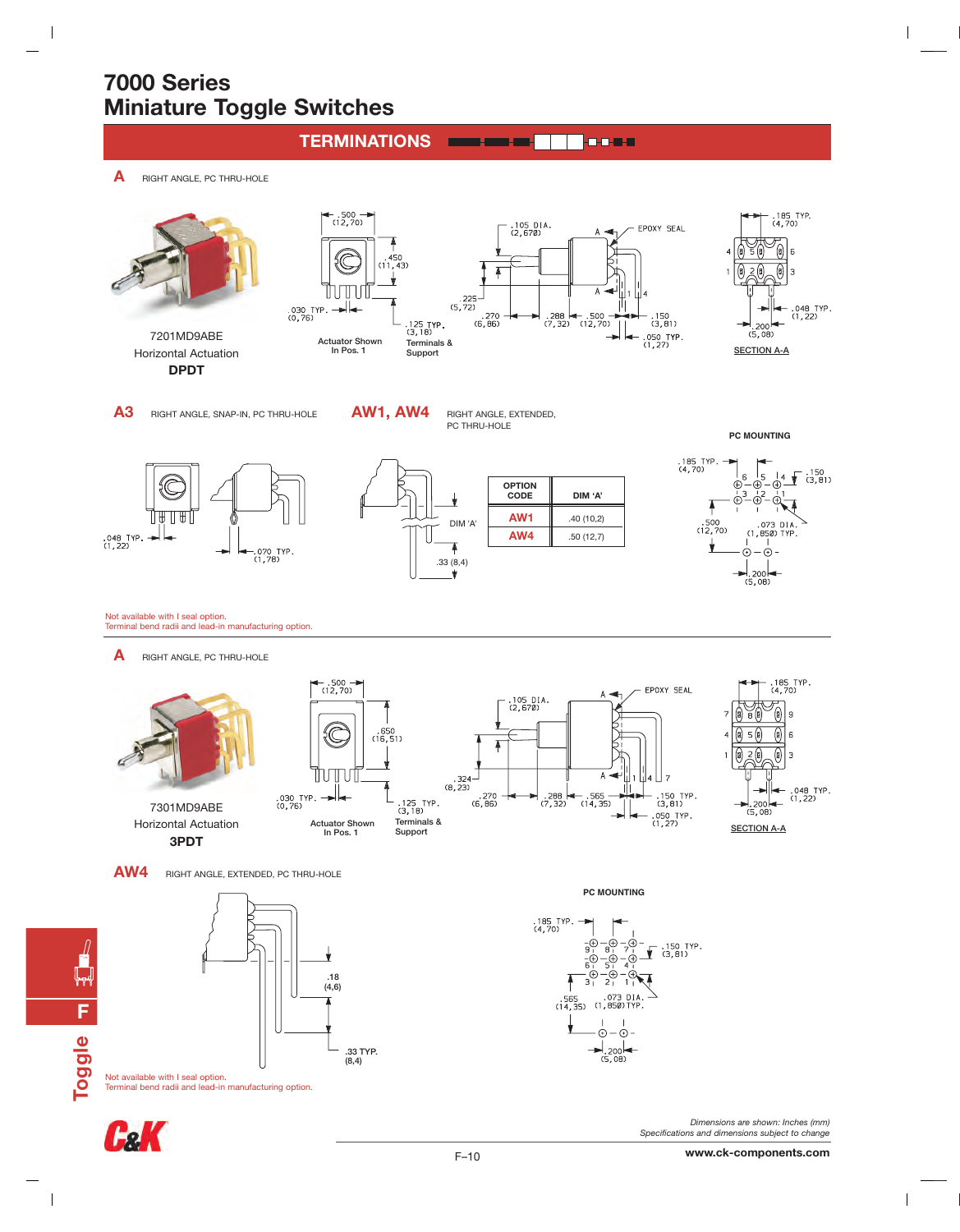$\overline{\phantom{a}}$ 

 $\overline{1}$ 



 $\overline{\phantom{a}}$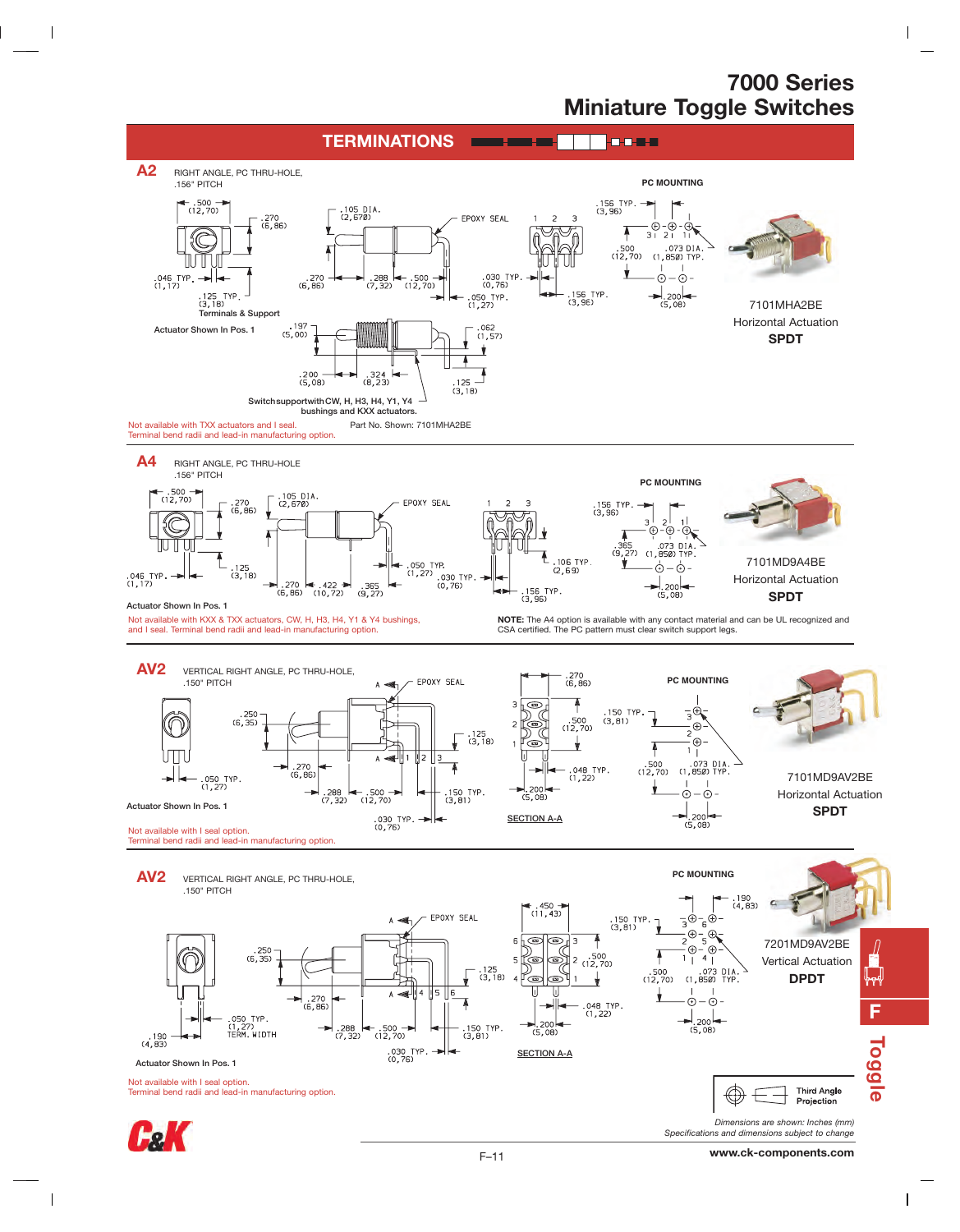**TERMINATIONS**

**AV2** VERTICAL RIGHT ANGLE, PC THRU-HOLE, .150" PITCH

 $\overline{\phantom{a}}$ 



Not available with I seal option. Terminal bend radii and lead-in manufacturing option.



# V2, V6, V7, V8 **VERTICAL MOUNT, V-BRACKET**

7101MD9\_\_BE **SPDT**



Not available with I seal option.

 $\overline{\phantom{a}}$ 

W



**Third Angle** Projection *Dimensions are shown: Inches (mm)*

*Specifications and dimensions subject to change*

**V7, V71** .630 (16,00) **V8, V81** .953 (24,21)

⊝

(4)

 $.370$ <br>(9,40)

 $\overline{1}$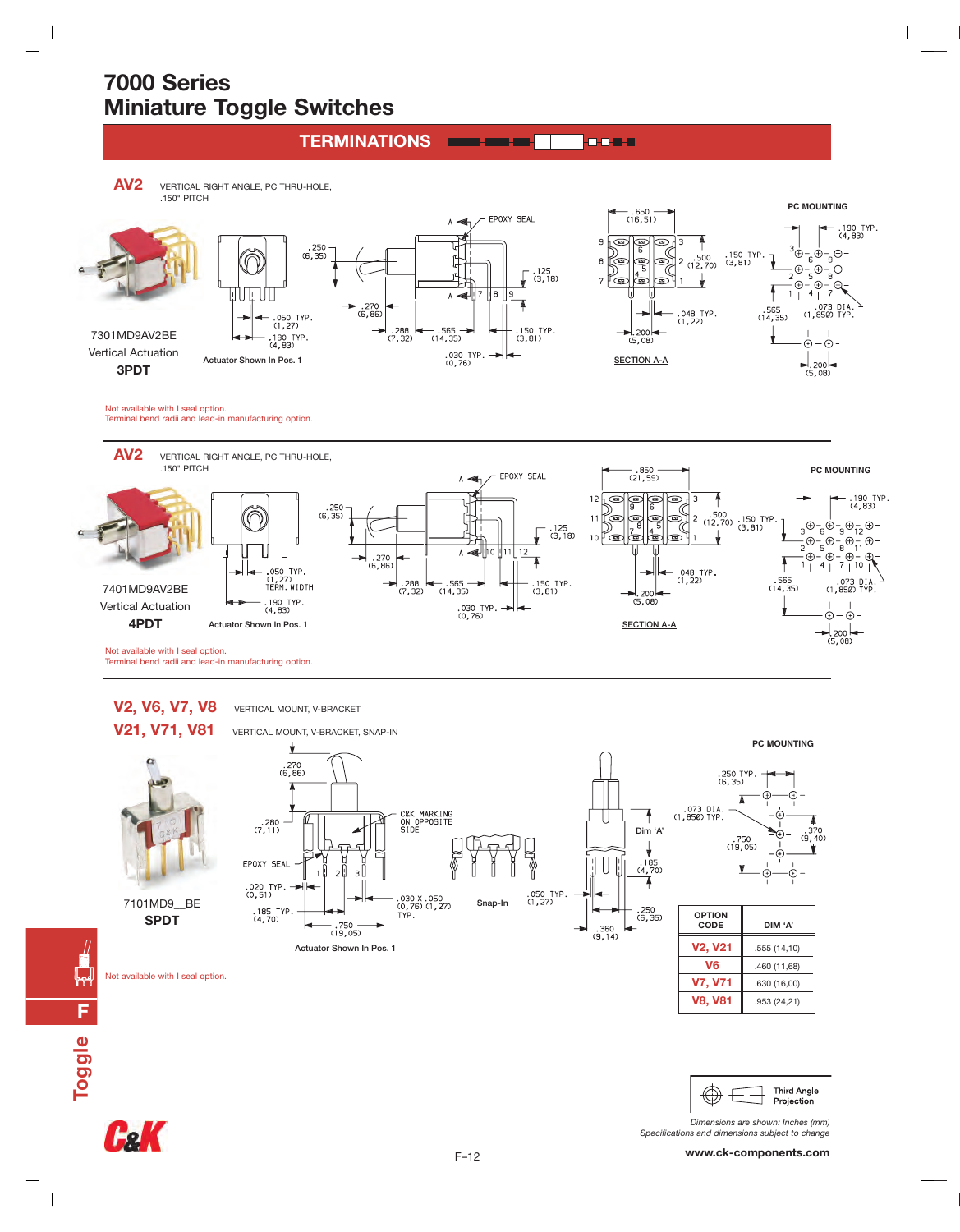$\overline{\phantom{a}}$ 

**PC MOUNTING**



V2, V7, V8 **VERTICAL MOUNT, V-BRACKET** 

 $\mathsf I$ 

 $\overline{\phantom{a}}$ 





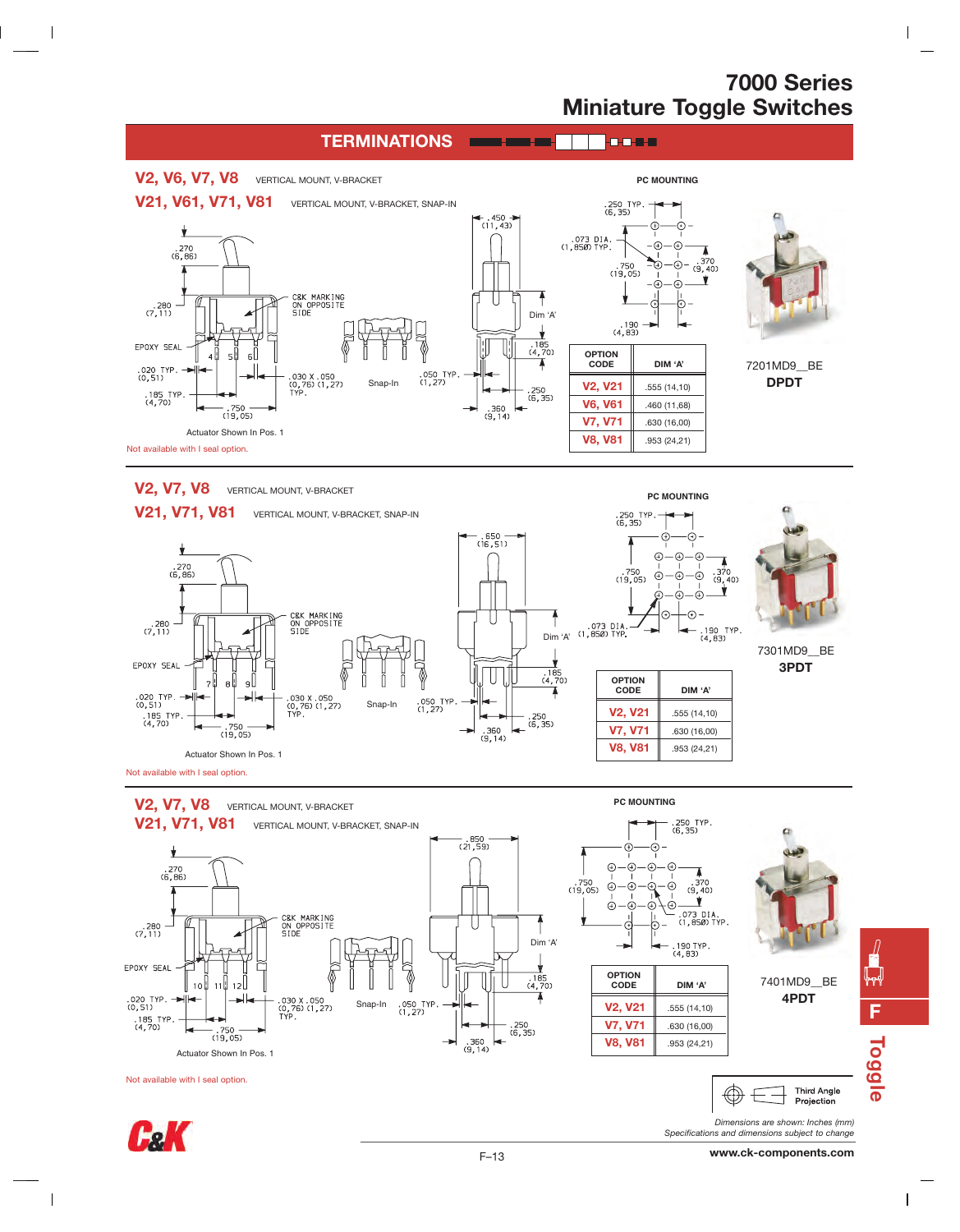$\overline{\phantom{a}}$ 

**F**

┞┯

**Toggle**

 $\overline{\phantom{a}}$ 



 $\overline{1}$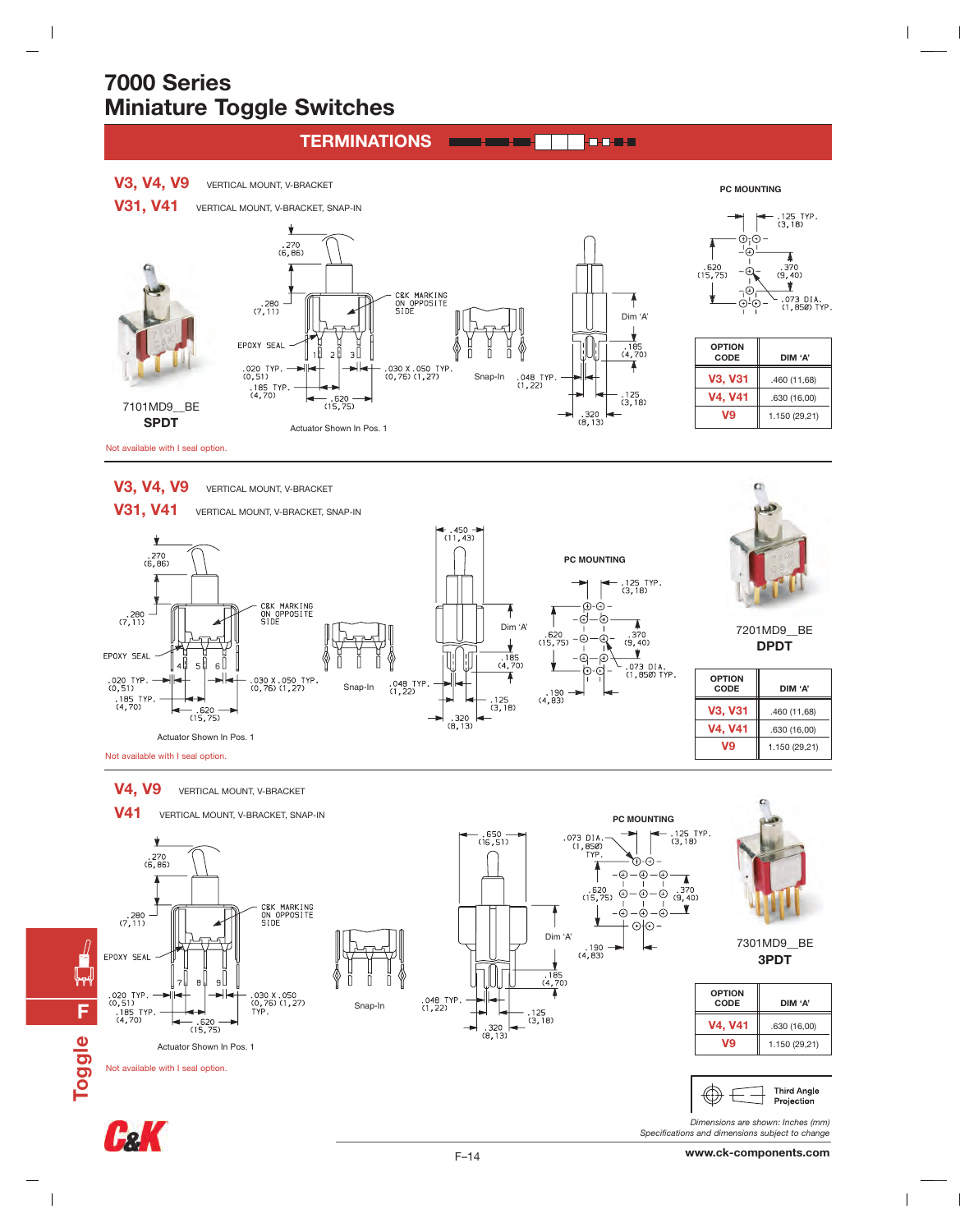$\overline{\phantom{a}}$ 

#### **TERMINATIONS**



#### **CONTACT MATERIAL**

| <b>OPTION</b><br><b>CODE</b> | <b>CONTACT</b><br><b>MATERIAL</b> | <b>TERMINAL</b><br><b>PLATING</b> | <b>RATINGS</b>                           |                                                                                        |
|------------------------------|-----------------------------------|-----------------------------------|------------------------------------------|----------------------------------------------------------------------------------------|
| в                            | GOLD <sup>1</sup>                 | GOLD <sup>1</sup>                 | LOW LEVEL/<br><b>DRY CIRCUIT</b>         | 0.4 VA MAX, @ 20 V AC OR DC MAX.                                                       |
| P                            |                                   | MATTE-TIN <sup>6</sup>            |                                          |                                                                                        |
| Q                            | SILVER <sup>4,5</sup>             | SILVER <sup>5</sup>               | <b>POWER</b>                             | 5 AMPS @ 120 V AC OR 28 V DC; 2 AMPS @ 250 V AC.                                       |
| s                            |                                   | MATTE-TIN 6                       |                                          |                                                                                        |
| G                            | <b>GOLD OVER</b>                  | GOLD <sup>3</sup>                 | LOW LEVEL/DRY<br><b>CIRCUIT OR POWER</b> | 0.4 VA MAX @ 20 V AC OR DC MAX, OR 5 AMPS @ 120 V AC<br>OR 28 V DC: 2 AMPS @ 250 V AC. |
| R                            | SILVER <sup>2,3</sup>             | MATTE-TIN 6                       |                                          |                                                                                        |

\* Note: See Technical Data section of this catalog for RoHS compliant and compatible definitions and specifications.

1 CONTACTS & TERMINALS: Copper alloy, with gold plate over nickel plate.

2 END CONTACTS: Coin silver, with gold plate over nickel plate.

3 CENTER CONTACTS & ALL TERMINALS: Copper alloy, with gold plate over nickel plate.

4 END CONTACTS: Coin silver, silver plated.

 $\overline{\phantom{a}}$ 

- 5 CENTER CONTACT & ALL TERMINALS: Copper alloy, silver plated.
- 6 TERMINALS: Copper alloy, with matte tin alloy nickel plate.

#### **NOTE:** Any models supplied with P, S, R, Q, B or G contact material are RoHS compliant.

U11-U415 model numbers  $\mathbf{c}$   $\mathbf{W}_{\text{US}}$  with all options when ordered with G,

S, R, or Q contact material.

B contact material standard with all terminations except C, Z & Z3.

Q contact material standard with C, Z & Z3 terminations.

P, S & R contact materials not available with Z & Z3 terminations.



 $\overline{\phantom{a}}$ 



*Dimensions are shown: Inches (mm)*



 $\overline{\phantom{a}}$ 

*Specifications and dimensions subject to change* **www.ck-components.com**

 $\bigoplus$